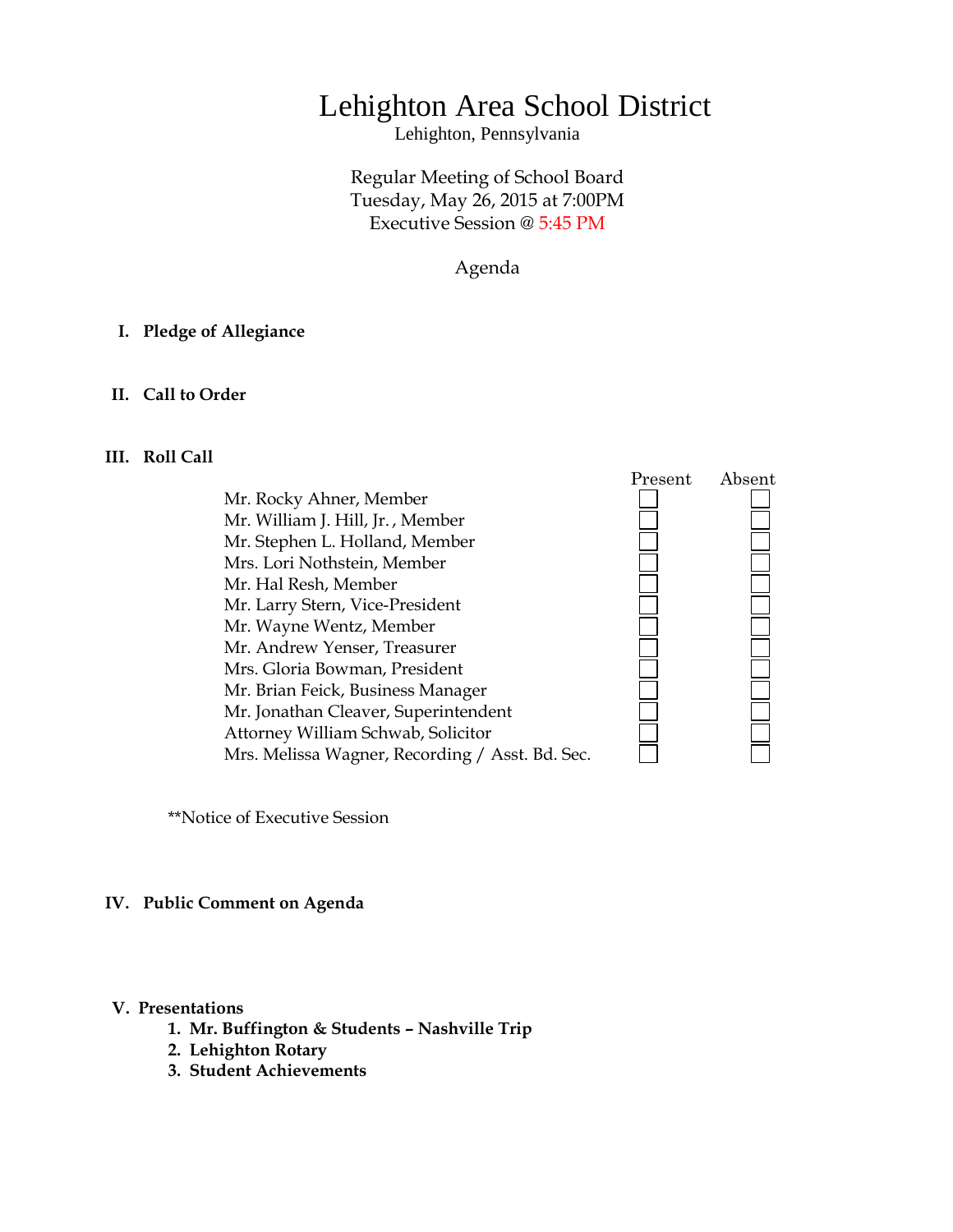# **VI. Communications**

- 1. Superintendent's Report *Mr. Cleaver*
- 2. Finance Report *- Mr. Feick*
- 3. Board President's Report *Mrs. Bowman*
- 4. Lehighton Memorial Library Report *Mrs. Nothstein*
- 5. Legislative Policy Committee of PSBA Report *Mr. Ahner*
- 6. Title I Advisory Committee Report *Mrs. Bowman*
- 7. CCTI Report *Mr. Yenser*
- 8. CLIU Report *Mr. Wentz*
- 9. Student Representative Report *Britani Graver*
- 10. Solicitor's Report *Attorney William Schwab*
- 11. Building/Grounds Report *Mr. Wentz*
- 12. LCCC *– Mr. Stern*
- 13. Academic Affairs Committee Report *Mrs. Bowman*
- 14. Policy Committee Report *Mrs. Bowman*
- 15. Athletic Committee Report *Mr. Wentz*
- 16. Wellness Committee Report *Mr. Ahner*

# **VII. Approval of Minutes**

| to approve the Minutes of the April 27, | , SECONDED by | MOTION by<br>2015, regular meeting. | Α. |
|-----------------------------------------|---------------|-------------------------------------|----|
| $(Enc. 1 - White)$                      |               |                                     |    |
| <b>ABSTENTIONS -</b><br>ABSENT -        | $NO-$         | VOTE: YES -                         |    |

# **VIII. Financial Matter**

A. MOTION by , SECONDED by to approve the Lehighton Area High School Activities Fund and the Lehighton Area Middle School Activities Fund for April 2015.

(Enc. 2 - Gold)

| VOTE: YES - | $NO -$ | <b>ABSENT -</b> | <b>ABSTENTIONS -</b> |  |
|-------------|--------|-----------------|----------------------|--|
|-------------|--------|-----------------|----------------------|--|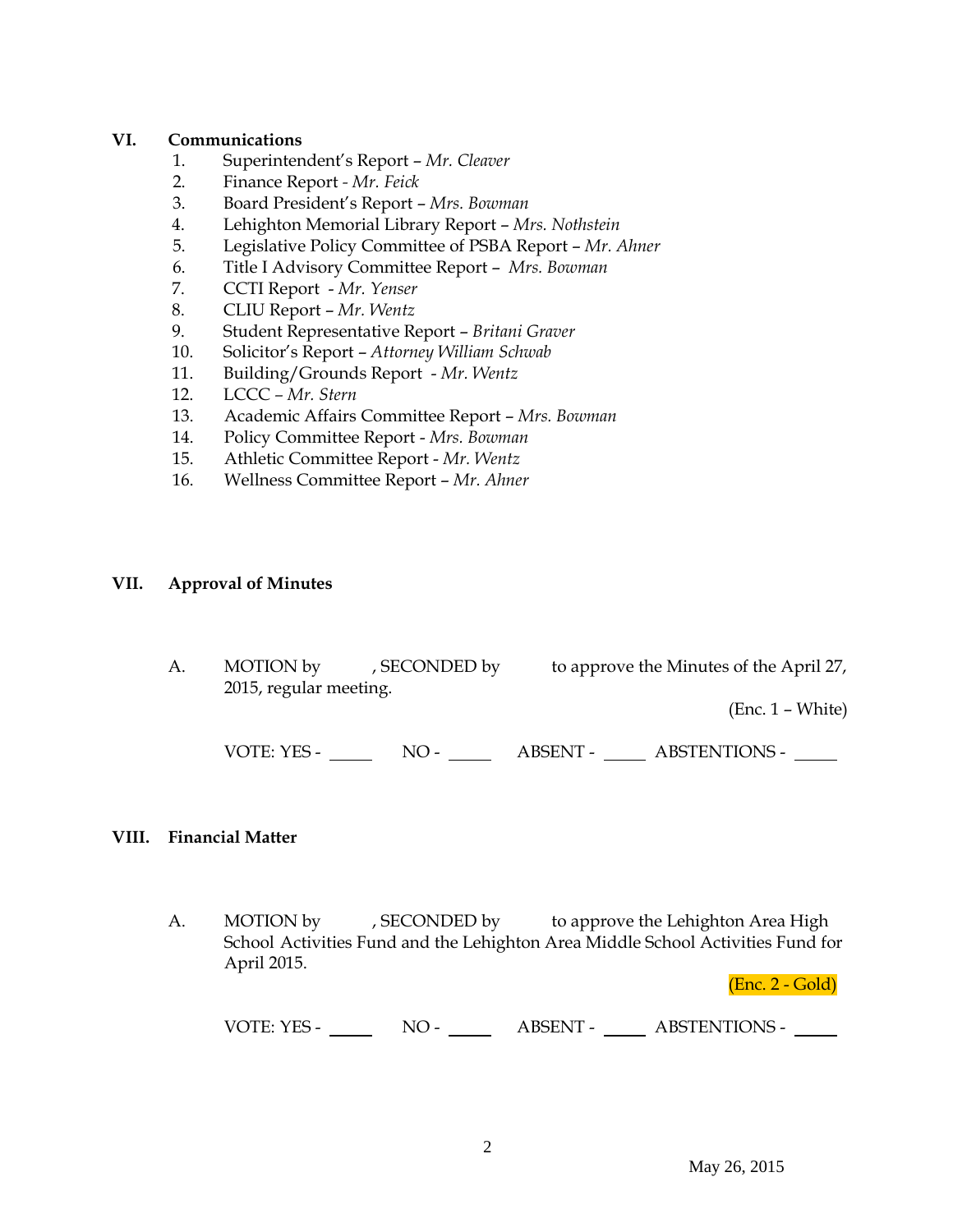| B | <b>MOTION</b> by | , SECONDED by |
|---|------------------|---------------|
|   |                  |               |

| General Fund        | 621,408.47<br>S  |
|---------------------|------------------|
| --Benefits          | 545,572.40<br>\$ |
| --Payroll (April)   | \$1,242,076.03   |
| --Debit Card        | 6,040.09<br>\$   |
| Food Service Fund   | 65,892.68<br>\$  |
| Capital Reserve     | 15,146.75<br>\$  |
| Athletic Fund       | 25,573.27<br>\$  |
| Capital Proj. Funds | 369,127.33<br>\$ |
| Total               | 2,890,837.02     |
|                     |                  |

Note: Members with questions or requesting a copy of any payment, please contact the Business Office prior to the scheduled meeting.

VOTE: YES - NO - ABSENT - ABSTENTIONS -

C. MOTION by , SECONDED by upon recommendation of the Finance Committee, to approve payment of the following projects from the Un-Restricted Fund Balance:

|             | 1. Barry Isett & Associates, Inc. - |                 |             |                      |
|-------------|-------------------------------------|-----------------|-------------|----------------------|
|             | Stadium                             |                 | \$17,876.34 |                      |
|             |                                     |                 |             | $(Enc. 4 - Green)$   |
| VOTE: YES - | NO -                                | <b>ABSENT -</b> |             | <b>ABSTENTIONS -</b> |

D. MOTION by , SECONDED by upon recommendation of the Finance Committee, to approve payment on the following projects from the corresponding construction accounts:

|             | 1. EI Associates: | Middle School - March 31, 2015 |                        | \$29,690.50 | $(Enc. 5 - Green)$   |  |
|-------------|-------------------|--------------------------------|------------------------|-------------|----------------------|--|
| VOTE: YES - |                   | $NO-$                          | ABSENT - ABSTENTIONS - |             |                      |  |
|             | 2. EI Associates: | Middle School - April 30, 2015 |                        | \$29,690.50 | $(Enc. 6 - Green)$   |  |
| VOTE: YES - |                   | $NO -$                         | ABSENT -               |             | <b>ABSTENTIONS -</b> |  |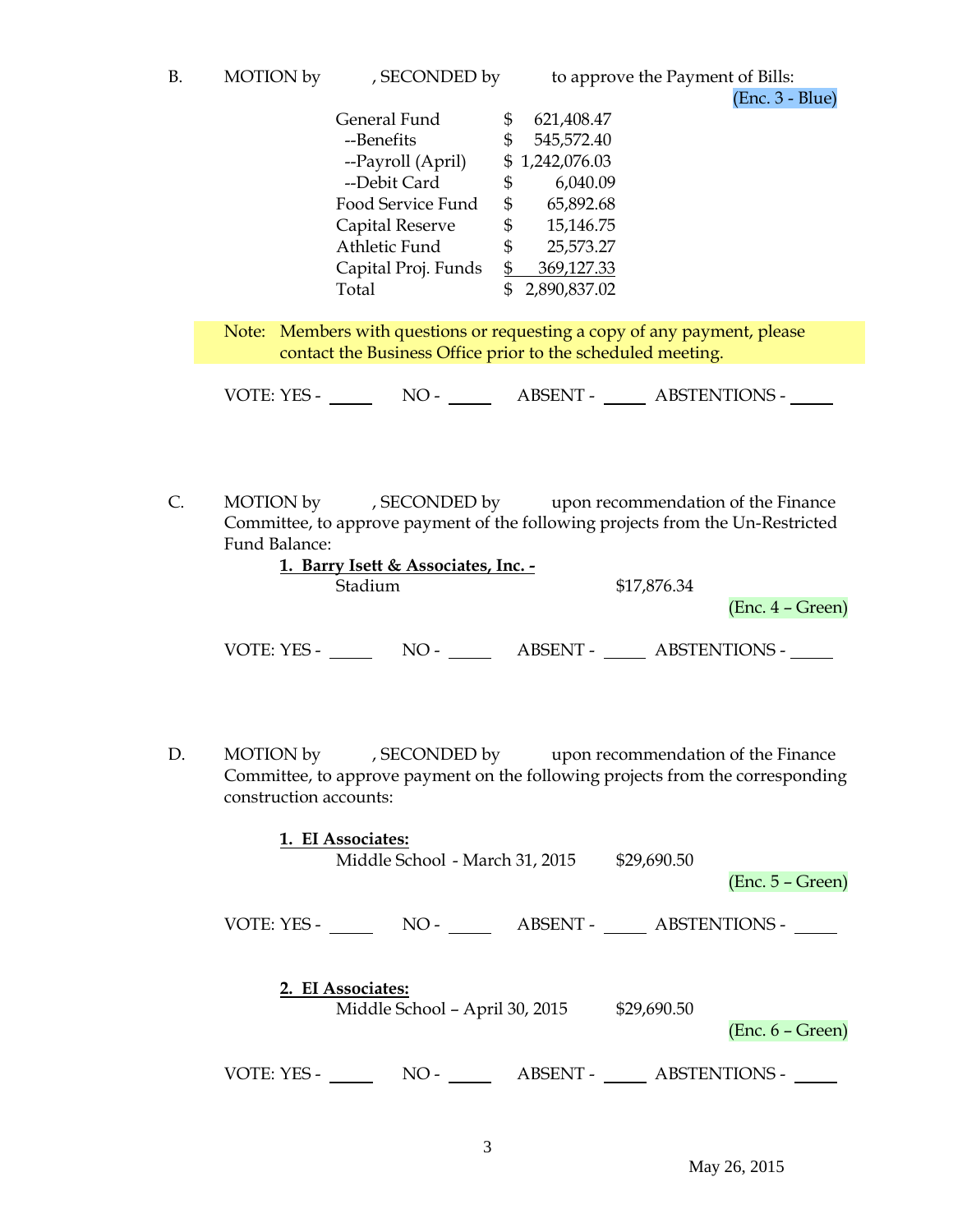|    |             | 3. EI Associates:<br>High School                                                                                                                                 | \$27,657.00                                                                                                                                      | $(Enc. 7 - Green)$  |
|----|-------------|------------------------------------------------------------------------------------------------------------------------------------------------------------------|--------------------------------------------------------------------------------------------------------------------------------------------------|---------------------|
|    |             |                                                                                                                                                                  | VOTE: YES - NO - NO - ABSENT - ABSTENTIONS -                                                                                                     |                     |
|    | 4. Quandel: | All Construction Projects                                                                                                                                        | Middle School, High School and \$11,000.00                                                                                                       | $(Enc. 8 - Green)$  |
|    |             |                                                                                                                                                                  |                                                                                                                                                  |                     |
| Е. |             | a. Revenue Report<br>b. Budget Report<br>c. Treasurer's Reports<br>1. General Fund<br>2. Capital Reserve Fund<br>3. Capital Project Fund<br>4. Food Service Fund | MOTION by , SECONDED by to approve the following reports:                                                                                        |                     |
|    |             |                                                                                                                                                                  |                                                                                                                                                  | $(Enc. 9 - Green)$  |
| F. |             | Capita and/or Occupational Tax per the attached list.                                                                                                            | MOTION by , SECONDED by to approve exemptions from Per                                                                                           | $(Enc. 10 - Green)$ |
|    |             |                                                                                                                                                                  |                                                                                                                                                  |                     |
| G. |             | (TACT2) training not to exceed \$1,600.00.                                                                                                                       | MOTION by , SECONDED by to approve the contract for service with<br>Colonial Intermediate Unit #20 for Therapeutic Aggression Control Techniques | $(Enc. 11 - Green)$ |
|    |             |                                                                                                                                                                  | VOTE: YES - NO - NO - ABSENT - ABSTENTIONS -                                                                                                     |                     |

May 26, 2015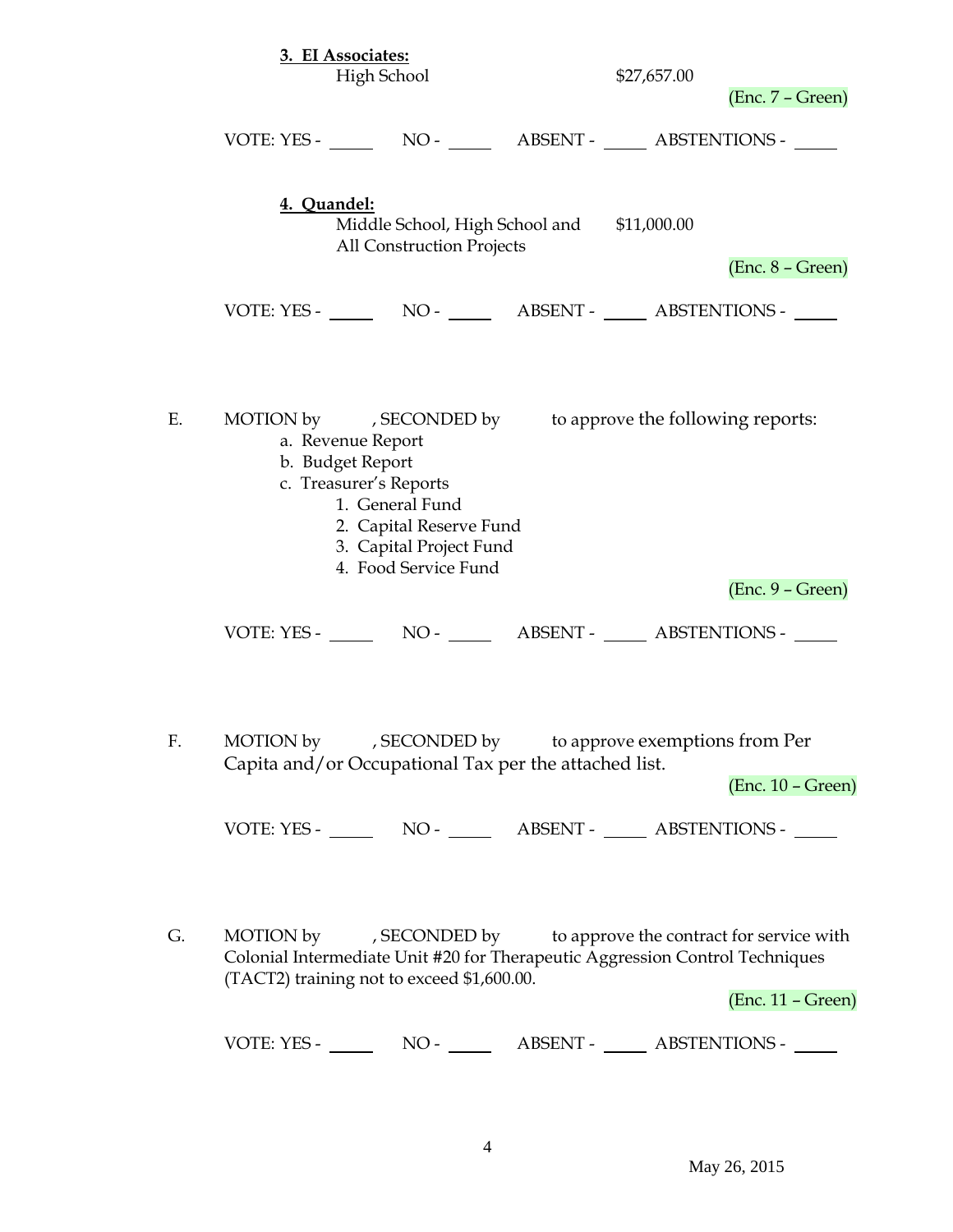H. MOTION by , SECONDED by to approve **Charles Bachert** to receive the extra funding of **\$139.21** (hotel reservation) to attend the "National Conference on School Discipline – Best Insights, Tips and Practices" in Niagara Falls, July 15-17, 2015 (travel and meal costs will be funded by the individual, not the district). Funding through the Middle School Budget 2014-15.

VOTE: YES - NO - ABSENT - ABSTENTIONS -

I. MOTION by , SECONDED by upon recommendation by the Finance Committee it was agreed to recommend the District appoint and retain William G. Schwab as its Solicitor for the 2015-2016 school year at an hourly rate of \$155.00 per hour.

(Enc. 12 – Green)

VOTE: YES - NO - NO - ABSENT - ABSTENTIONS -

J. MOTION by , SECONDED by to approve a contract with Dr. Thomas E. Munshower, D.O. for 2015-2016 school year paid as follows; \$6,000.00 stipend paid with signed contract and per exam fee of \$7.00 per physical exam and \$3.00 per Scoliosis examination.

(Enc. 13 – Green)

VOTE: YES - NO - ABSENT - ABSTENTIONS -

K. MOTION by , SECONDED by to approve the enclosed Letter of Agreement between CMS Medical Care Corporation, a subsidiary of the Blue Mountain Health System, referred to as the "Healthy Smiles, Happy Kids Dental Van" and the Lehighton Area School District for the provision of State mandated examination service to the Lehighton Area School District using "Healthy Smiles, Happy Kids Dental Van."

(Enc. 14 – Green)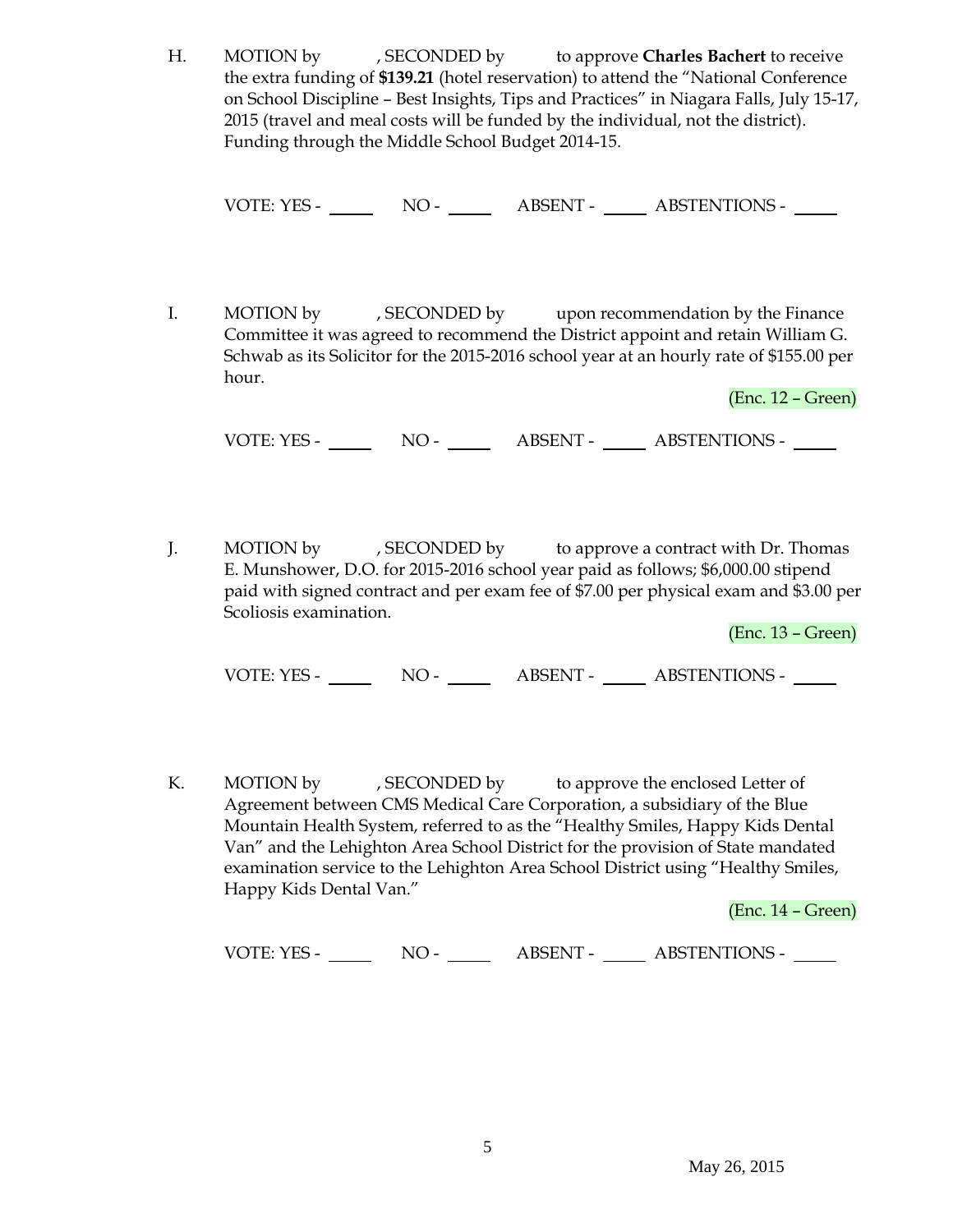L. MOTION by , SECONDED by that the Treasurer be authorized to have his compensation waived for the 2014-15 school year.

VOTE: YES - NO - ABSENT - ABSTENTIONS -

M. MOTION by , SECONDED by that the line item budgeted as compensation for Treasurer be transferred to community library support line item and the additional sum paid to the Lehighton Area Memorial Library.

VOTE: YES - NO - ABSENT - ABSTENTIONS -

N. President calls for nominations for School Board Treasurer per policy #005 for a one (1) year term, effective July 1, 2015 to June 30, 2016, at an annual rate of \$800.00.

# *President calls for other nominations.*

| MOTION by   | , SECONDED by | to close nominations. |                      |
|-------------|---------------|-----------------------|----------------------|
| VOTE: YES - | $NO-$         | ABSENT -              | <b>ABSTENTIONS -</b> |

| MOTION by   | , SECONDED by | to elect | , as Treasurer.      |  |
|-------------|---------------|----------|----------------------|--|
| VOTE: YES - | $NO-$         | ABSENT - | <b>ABSTENTIONS -</b> |  |

- O. MOTION by , SECONDED by to award the construction bids for the new proposed multi-purpose stadium in the following amounts:
	- a. General Construction CMG of Easton Inc. a. \$5,229,000.00
	- b. Electrical Pagoda Electric Inc. a. \$582,748.00
	- c. Mechanical/Plumbing Master Mechanical a. \$452,548.00

(Enc. 15 – Green)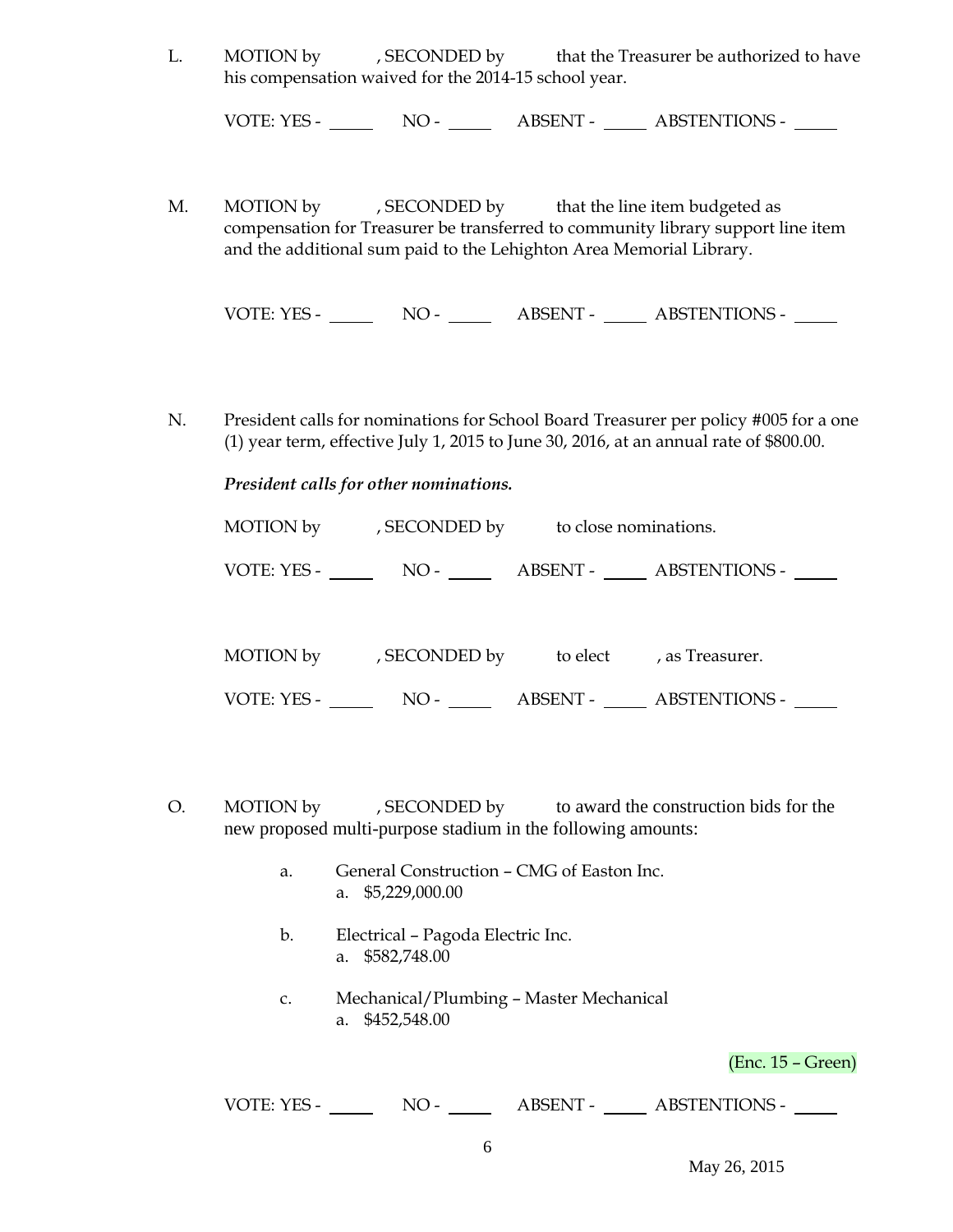- P. MOTION by , SECONDED by to award the alternate construction bid for the new proposed multi-purpose stadium in the following amount:
	- a. GC1 Track Resurfacing a. Add \$200.00

(Enc. 15 – Green)

VOTE: YES - NO - NO - ABSENT - ABSTENTIONS -

Q. MOTION by , SECONDED by to award the alternate construction bid for the new proposed multi-purpose stadium in the following amount:

> a. GC2 – A-Turf in lieu of Field Turf a. Deduct \$22,600.00

> > (Enc. 15 – Green)

VOTE: YES - NO - NO - ABSENT - ABSTENTIONS -

- R. MOTION by , SECONDED by to award the alternate construction bid for the new proposed multi-purpose stadium in the following amount:
	- a. GC4 End Zone lettering (LEHIGHTON INDIANS) a. Add \$17,000.00

(Enc. 15 – Green)

VOTE: YES - NO - NO - ABSENT - ABSTENTIONS -

S. MOTION by , SECONDED by to award the alternate construction bid for the new proposed multi-purpose stadium in the following amount:

> a. GC5 – South West Stair (additional entrance) a. Add \$45,000.00

> > (Enc. 15 – Green)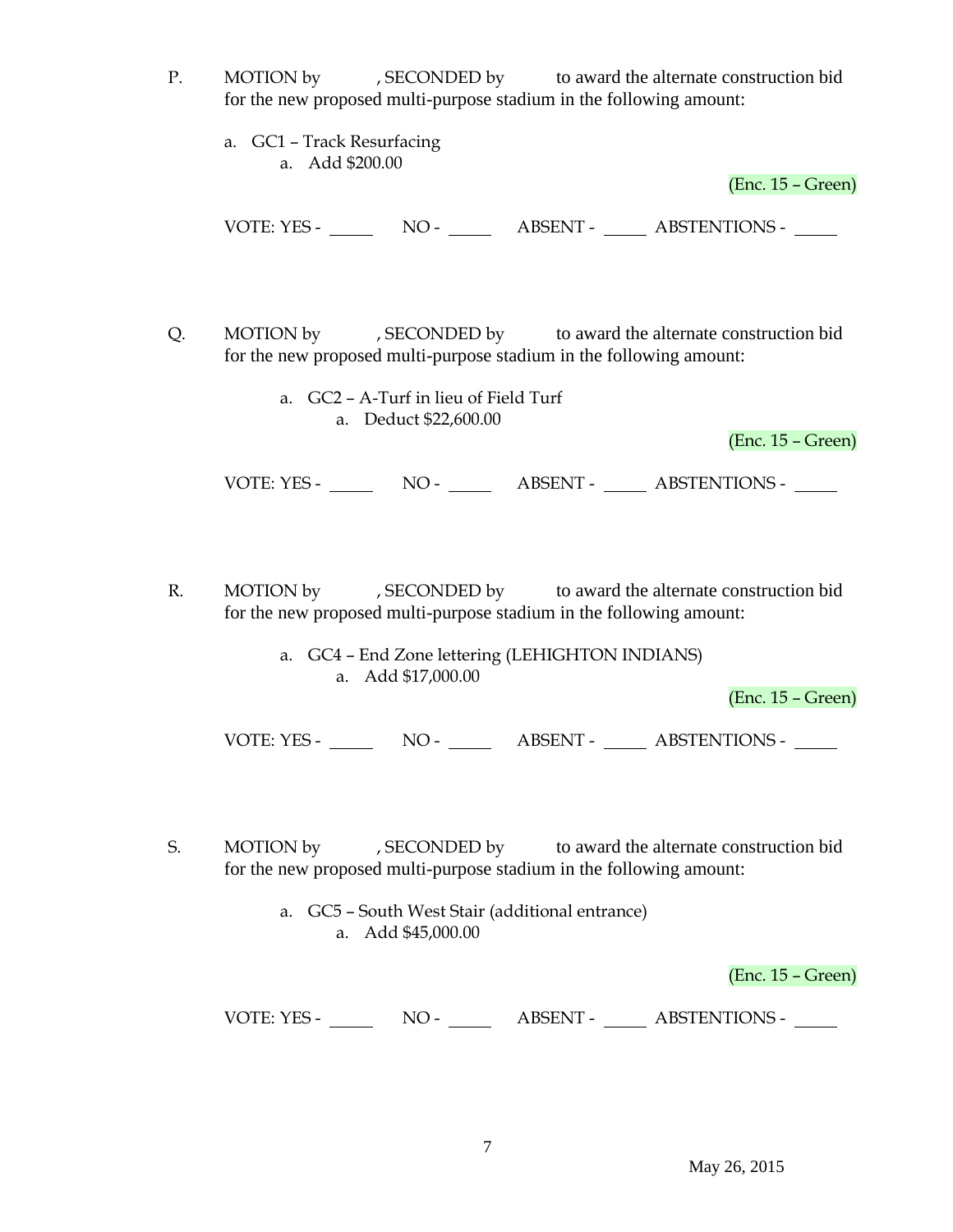T. MOTION by , SECONDED by to approve the Developer's Agreement with the Borough of Lehighton regarding the stadium project.

(Enc. 16 – Green)

VOTE: YES - NO - NO - ABSENT - ABSTENTIONS -

U. MOTION by , SECONDED by to approve the HVAC as part of the complete bid package for the Middle School and High School PlanCon Renovation Projects.

VOTE: YES - NO - ABSENT - ABSTENTIONS -

V. MOTION by , SECONDED by to proceed with a Letter of Commitment with Trane to prepare the detailed study for the High School at the cost of \$47,330.00.

(Enc. 17 – Green)

VOTE: YES - NO - ABSENT - ABSTENTIONS -

W. MOTION by , SECONDED by to approve selected Title I parents and students to attend the PDE State Parent Conference at Seven Springs Resort, Champion, PA, July 13-15, 2015, at a cost not to exceed **\$3,200.00**. Funding through the Title I Grant 2014-15.

VOTE: YES - NO - NO - ABSENT - ABSTENTIONS -

#### **IX. Personnel -**

A. MOTION by , SECONDED by to approve the attached list of candidates for the **2015-2016 Substitute** list pending clearances.

(Enc. 18 – Purple)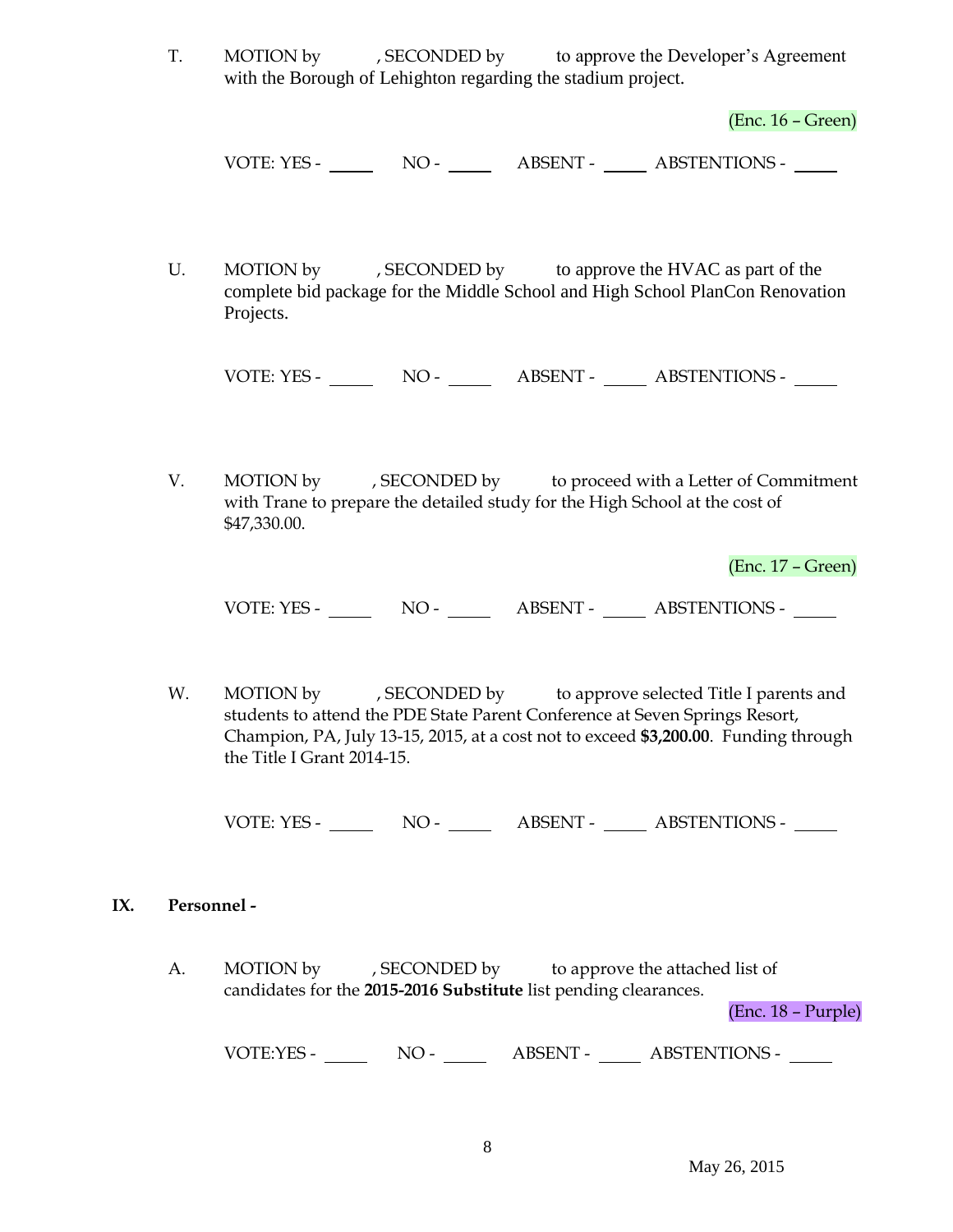B. MOTION by , SECONDED by to approve the **Athletic & Extra-Curricular**  hires for the **2014-2015** and **2015-2016** school years per enclosures.

(Enc. 19 – Purple)

VOTE: YES - NO - NO - ABSENT - ABSTENTIONS - NO

- C. MOTION by , SECONDED by to acknowledge FMLA leaves for the following employees, not to exceed 12 weeks:
	- **1. Employee #1069** effective August 18, 2015
	- **2. Employee #258** effective August 24, 2015
	- **3. Employee #487** effective April 7, 2015

VOTE: YES - NO - ABSENT - ABSTENTIONS -

D. MOTION by , SECONDED by to accept the intent to retire for **Shirley Phillips**, Secretary assigned to Lehighton Area High School, effective August 1, 2015. Shirley was hired March 27, 2001.

VOTE: YES - NO - ABSENT - ABSTENTIONS -

E. MOTION by , SECONDED by to accept the resignation for Middle School Art Exhibition by **Diane Micheletti**, Middle School Art Teacher effective immediately for the 2014-15 school year.

VOTE: YES - NO - NO - ABSENT - ABSTENTIONS -

F. MOTION by , SECONDED by to hire **Jessica Gasper**, Middle School Art Teacher for Middle School Art Exhibition effective immediately for the 2014-15 school year.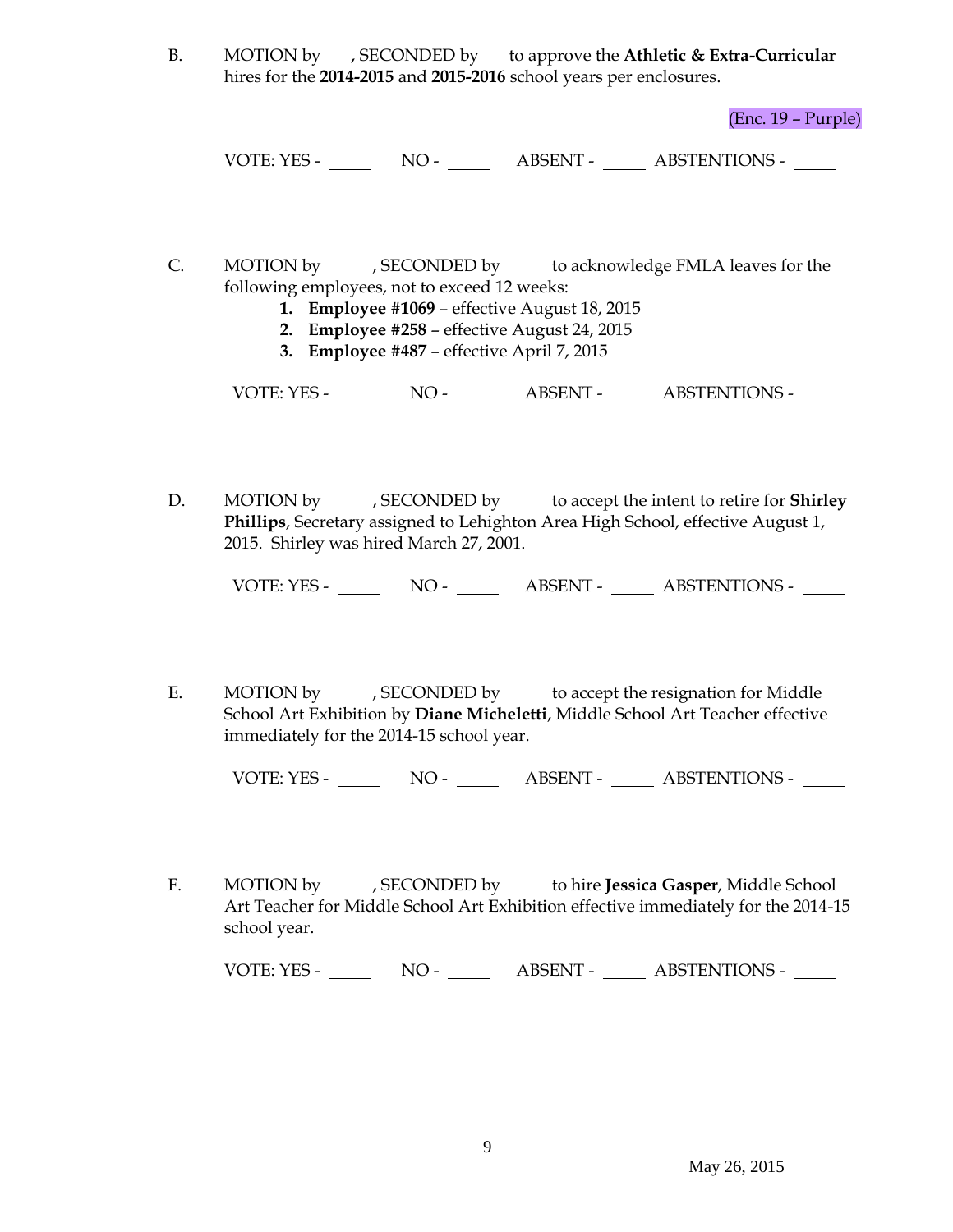- G. MOTION by , SECONDED by to approve the following requests for pre-approval of courses/Programs of Study for continuing education:
	- **1. Trevor Miller –** Program of Studies Wilkes University M.S. Classroom Technology Graduate Program Plan
	- **2. Trevor Miller –** June 22-August 9, 2015 / Issues, Laws, and Trends in Education
	- **3. Trevor Miller –** June 22-August 9, 2015 / Curriculum & Instruction
	- **4. Trevor Miller –** July 20-August 6, 2015 / Social Foundations
	- **5. Samantha Kistler –** May 18-August 7, 2015 / Principal Practicum/Internship
	- **6. Jeff Kirsch –** July 20, 2015-August 6, 2015 / Social Foundations of Education

VOTE: YES - NO - NO - ABSENT - ABSTENTIONS -

- H. MOTION by , SECONDED by to approve the following professional employee for tenure:
	- 1. **Wanda Rousenberger** School Psychologist hired 12/6/2010

VOTE:YES - NO - ABSENT - ABSTENTIONS -

- I. MOTION by , SECONDED by to approve the recommendation to hire the following employees in accordance with the respective contracts, pending clearances:
	- **1. Melissa Wagner**  Administrative Assistant to the Superintendent (**\$42,500.00)**, effective July 1, 2015

VOTE: YES - NO - ABSENT - ABSTENTIONS -

J. MOTION by , SECONDED by to accept the following resignations: 1. **Melissa Wagner** – Secretary to the Coordinator of Curriculum, effective, June 30, 2015

VOTE: YES - NO - NO - ABSENT - ABSTENTIONS -

- K. MOTION by , SECONDED by to approve the recommendation to hire the following employees in accordance with the respective contracts, pending clearances:
	- **1. Rebecca Karpowicz** Curriculum/Business Secretary (**\$32,500.00),** effective July 1, 2015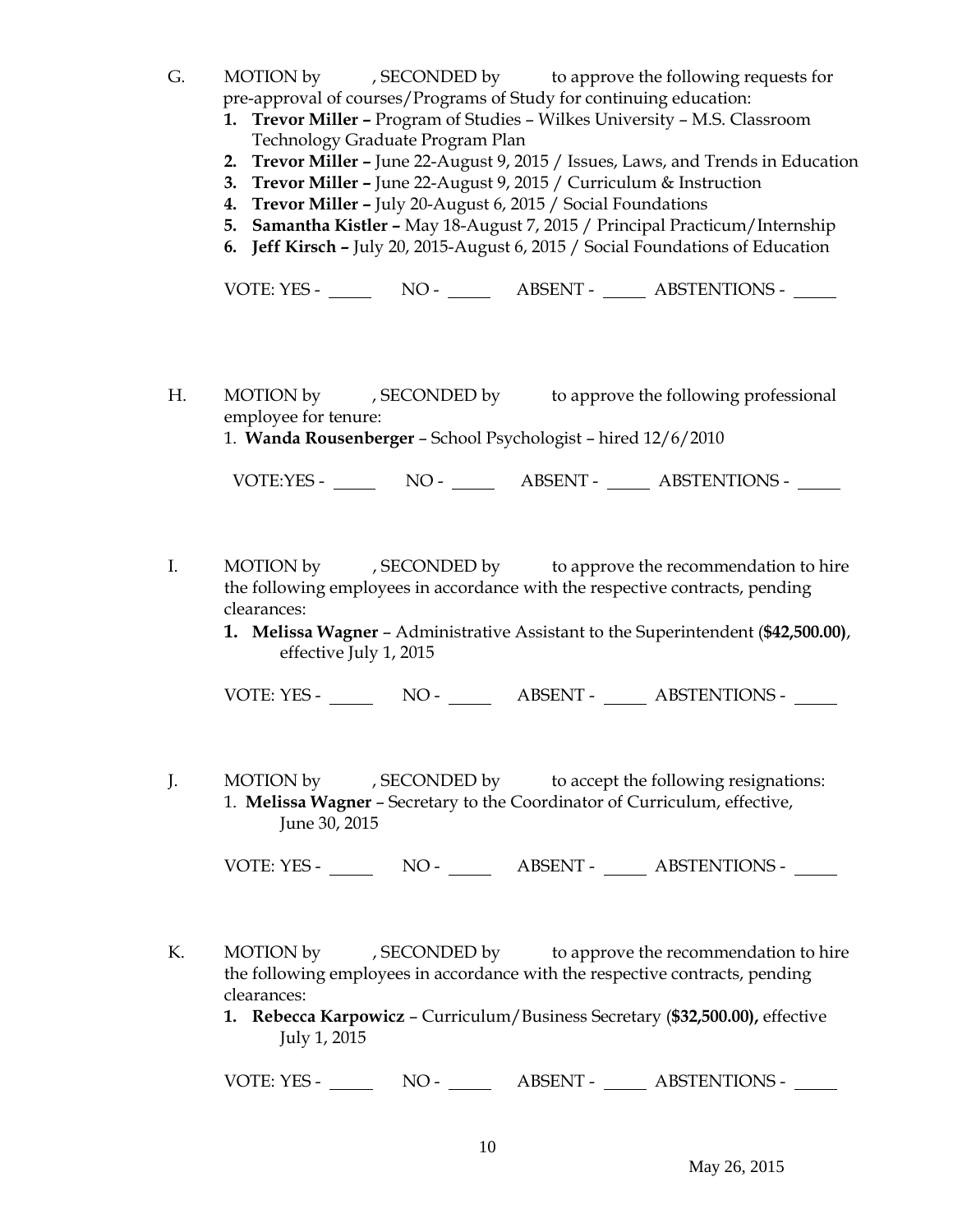- L. MOTION by , SECONDED by to approve the hiring of the following High School Summer School positions, at the current contracted hourly rate of pay (\$29.00 / hour), not to exceed 30 hours per position based upon student numbers.
	- **1**. **Richard Bennett -** Teacher
	- **2. Melissa Blocker -** Teacher
	- **3. David Hauser** Teacher
	- **4**. **Beth Daubert** Teacher

VOTE: YES - NO - NO - ABSENT - ABSTENTIONS -

# **X. Miscellaneous**

- A. MOTION by , SECONDED by to approve the following School Enrichment Journey requests:
	- **1. LAMS Jazz Ensemble (T. Weidner) –** May 20, 2015 (2:25 p.m.-4:30 p.m.) to travel to Cypress Lanes, Lehighton.
	- **2. LAHS Honors Chemistry II Class (J. McCarroll)** May 29, 2015 (7:00a.m. 2:20 p.m.) – to travel to the Quaker Chemical Corporation.
	- **3. LAMS Gifted Class (L. Steigerwalt)** May 29, 2015 (9:00 a.m. 3:00 p.m.) to travel to the Da Vinci Science Center
	- **4. SD 4th Grade Classes (B. Cressley)** May 29, 2015 & June 1, 2015 (1:45 p.m.-2:45 p.m.) – Lehighton History Walks
	- **5. LAMS Tech Wizards (A. Rex)**  November 13, 2015, December 4, 2015, January 4, 2016, February 26, 2016 (Snow dates: 12/15/15, 1/15/16, 3/14/16) – Tech Wizards at the Carbon Lehigh Intermediate Unit #21, Schnecksville.
	- **6. SD 1st Grade End-of-Year Celebration (M. Petit-Clair, J. Matika, M. Schaeffer)** – June 5, 2015 (8:45 a.m.-11:15 a.m.) – to travel to the Lehighton Grove
	- **7. SD 1st Grade (M. Schaeffer)** May 27, 2015 (9:30 a.m.-2:15 p.m.) to travel to Mahoning Elementary

VOTE: YES - NO - NO - ABSENT - ABSTENTIONS -

B. MOTION by , SECONDED by that the student with the identification number of **54629** shall be expelled pursuant to the terms and conditions as stated in the "Lehighton Area School District Waiver of Expulsion Hearing and Admission of Facts" (hereinafter "agreement"). The length and placement of said suspension are also pursuant to the terms of the Agreement.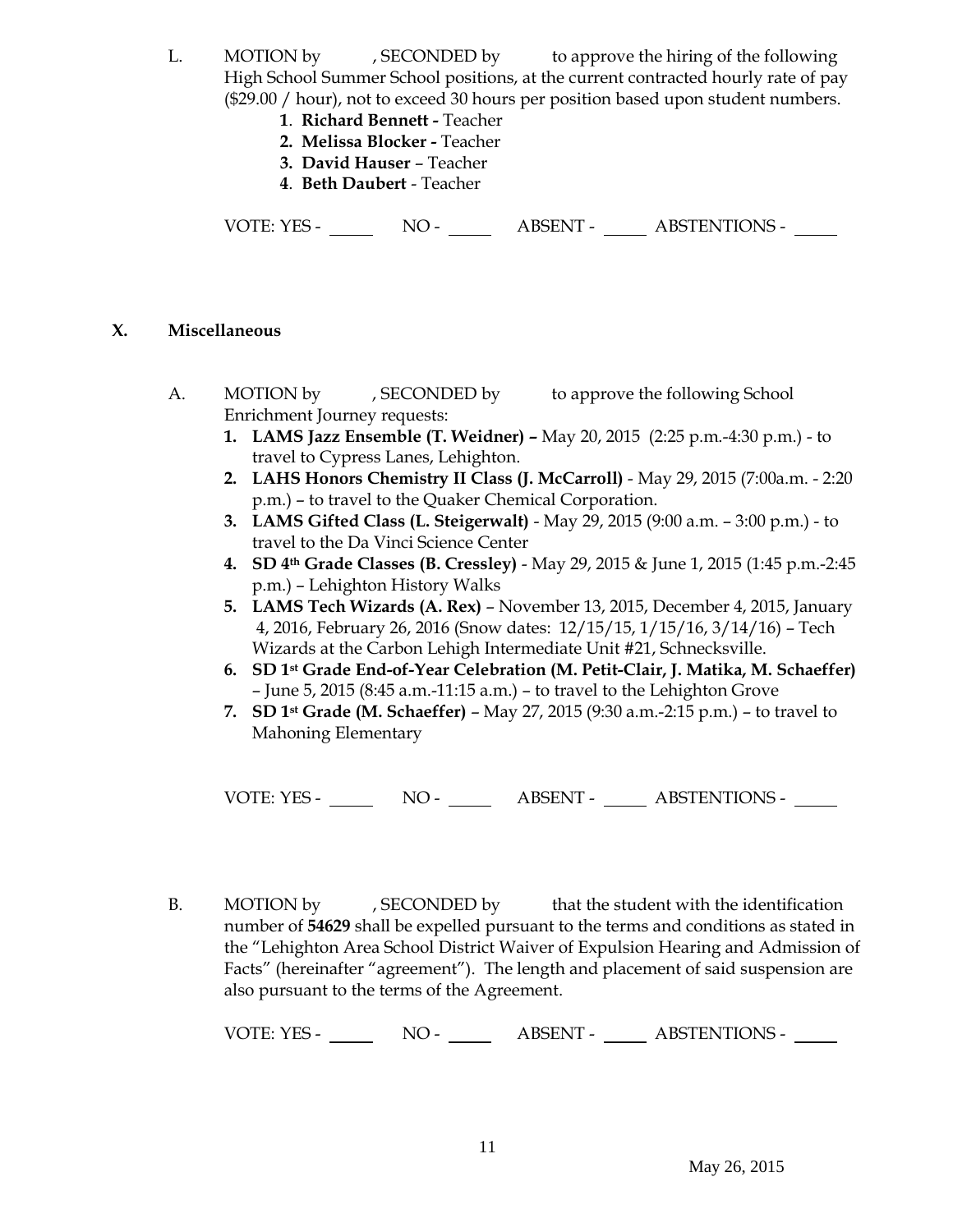| C. | the Student #52706. | MOTION by , SECONDED by | to approve homebound instruction for              |                   |
|----|---------------------|-------------------------|---------------------------------------------------|-------------------|
|    |                     |                         | VOTE: YES - NO - NO - NO - ABSENT - ABSTENTIONS - |                   |
| D. |                     | MOTION by GECONDED by   | to approve the attached surplus items.            |                   |
|    |                     |                         |                                                   | (Enc. 20 – Peach) |
|    |                     |                         | VOTE: YES - NO - ABSENT - ABSTENTIONS -           |                   |

#### **XI. Programs**

A. MOTION by , SECONDED by to approve Use of School Property for: **1. Christian Church Men's Softball League (D. Ruch)** – May 26-August 7, 2015 (Monday-Friday) & make-up games on weekends (6:00 p.m.-8:30 p.m.) - J.V. Softball Field

- **2. Lehighton Soccer (C. Stein)** August 10, 2015-November 1, 2015 (Monday-Saturday) – Franklin Elementary Field
- **3. LAHS Band (B. Buffington)**  November 20-21, 2015 (Snow date 11/22/15) LAHS Foyer & Classrooms – Spaghetti Dinner Fundraiser

VOTE: YES - NO - ABSENT - ABSTENTIONS -

- B. MOTION by , SECONDED by to approve the 1<sup>st</sup> Reading of the following Lehighton Area School District Policies:
	- **1. #916 School Volunteer**
	- **2. #006.2 Recording Board Meeting**
	- **3. #609 - Investment of District Funds**
	- **4. #610 - Purchases Subject To Bid/Quotation**
	- **5. #611 - Purchases Budgeted**
	- **6. #612 - Purchases Not Budgeted**
	- **7. #613 - Cooperative Purchasing**
	- **8. #614 - Payroll Authorization**
	- **9. #615 - Payroll Deductions**
	- **10. #616 - Payment of Bills**
	- **11. #618 - Special Purpose Funds**
	- **12. #619 - District Audit**
	- **13. #622 - GASB Statement 34 / Capitalization**
	- **14. #623 - Credit Cards**

(Enc. 21 – Yellow)